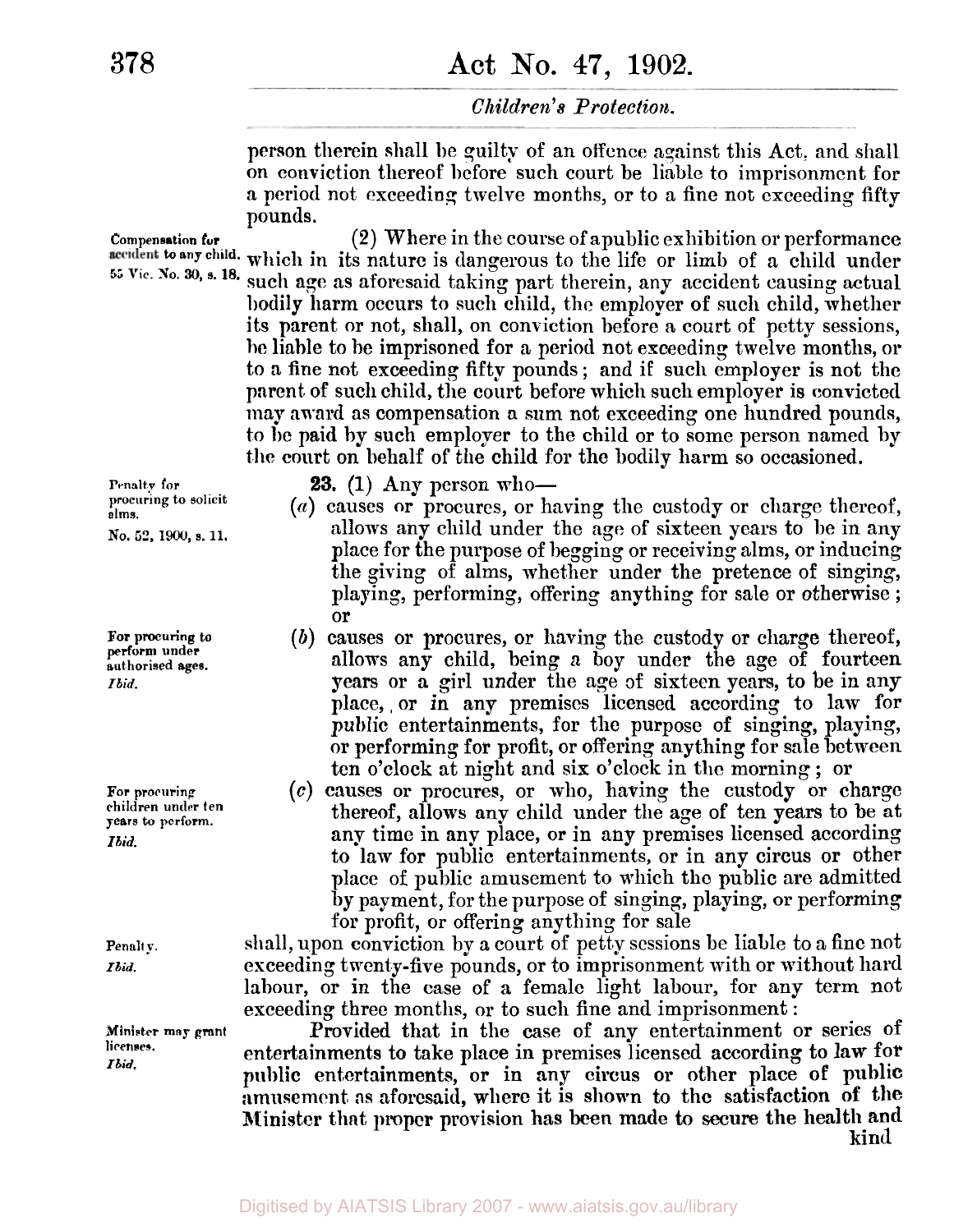# **Act** No, **47, 1902. 379**

## *Children's Protection.*

kind treatment of any children proposed to be employed thereat, the Minister may, notwithstanding anything in this Act, grant **a** license for such time and during such hours and subject to such restrictions and conditions as he may think fit, for any child exceeding seven years of age, of whose fitness to take part in such entertainment or series of entertainments without injury the Minister is satisfied, to take part in such entertainment or series of entertainments, and such license map at any time be varied, added to, or rescinded by the said Minister upon sufficient cause being shown ; and such license shall be sufficient protection to all persons acting under or in accordance with the same.

**(2)** The Minister may appoint any person to see that the restrictions and conditions of any license under this section arc duly complied with ; and such person shall have power to enter, inspect, and examine any place of public entertainment at which the employment of a child is for the time being licensed under this section.

entertainment, the proceeds of which are wholly applied for the benefit charitable objects (3) This section shall not apply in the case of any occasional Entertainments **for**  No. *52, 1900,* **s.** 11. of any school or to any charitable object.

who is the parent of a child, or any person to whose charge a child is defined. committed by its parent, or any person having actual possession or *Ibid.* s. 12. control of a child, shall be deemed to have the custody **or** charge thereof. **24.** For the purposes of the last preceding section any person custody **or charge** 

take any child in respect of whom there is reason to believe that an a place of safety. offence under this Act has been committed to a place of  $\text{safe}$  and  $\mathbf{a}_{N_0}^{59}$  Ne.  $\mathbf{a}_{N_0}^{99}$ ,  $\mathbf{s}, \mathbf{a}_{N_0}^{180}$ **child** so taken to a place of safety and also any child who seeks refuge in a place of safety, may be there detained until the child can be brought before a court of summary jurisdiction. **25.** Any constable or any officer appointed under this Act may **Removal** of **child to**  *55* **Vic. No. 30, s.** *19.* 

26. Where it appears to a court of petty sessions or any justice Orders for care of that an offence under this Act has been committed in the case of any <sup>child</sup> pending trial child brought before such court or justice, and that the health or  $_{55}$   $_{\rm{Vic}}$ ,  $_{\rm{No}}$ ,  $_{30}$ ,  $_{\rm{s}}$ , 19. safety of the child will be endangered unless an order is made under **No. 52, 1900, s. 4.**  this section, the court or justice may, without prejudice to any power under this Act, make such order as circumstances require for the care and detention of the child until a reasonable time has elapsed for the bringing and disposing of any charge against the person who it appears has committed the offence ; and an order under this section may be enforced, notwithstanding that any person claims the custody of the child.

any person who commits, or who is reasonably suspected by such  $_{55}^{5}$  Vic. No. 30, s. 19. constable to have committed, an offence under this Act, if the name  $N_0$ , 52, 1900, s. 2. and **residence of such person arc unknown to such constable and cannot**<br>be ascertained by him. (2) **27.** (1) Any constable may take into custody without warrant Arrests without he ascertained by him. **(2)**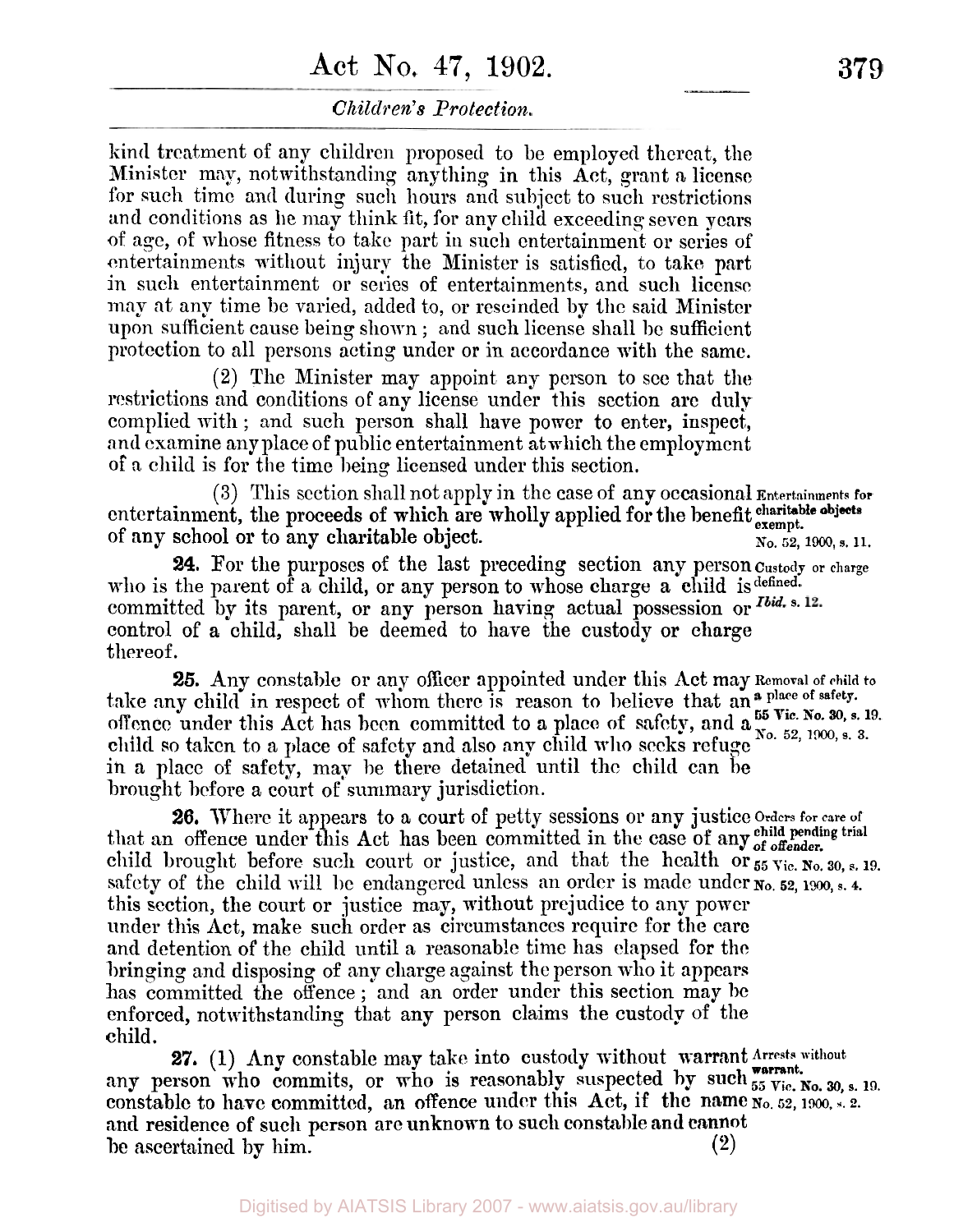**Proviaion for bail. (2)** Where such an arrest is made, the inspector or constable *<sup>55</sup>***Vic. No. 30,** s. 19. in charge of the station to which such person is conveyed shall, unless in his belief the release of such person on bail would tend to defeat the ends of justice, or to cause injury or danger to the child in respect of whom the offence is alleged to have been committed, release the person arrested on his entering into such **a** recognizance, with or without sureties, as may in his judgment be required to secure the attendance of such person upon the hearing of the charge.

> **28.** Whenever steps have been taken under any of the last three preceding sections of this Act to secure the safety or well-being of a child, and the person charged with committing an offence in respect of such child has been convicted, such child may be disposed of as the court so convicting may direct.

**29. (1)** Where **a** person having the custody or control of a child, being a boy under the age of fourteen, **or** a girl under the age of sixteen *Ibid.* **8.** 20. **years** has been—

- *(a)* convicted of committing in respect of such child an offence under section nine of this Act, or any offence involving bodily injury to the child and punishable with penal servitude ; or
- *(B)* committed for trial for any such offence ; or
- *(c)* bound over to keep the peace towards such child,

**any** person may apply to a court of petty sessions, or to the court before which the person having such custody has been so convicted, committed, or bound over, for an order as hereinafter mentioned, and the court, if satisfied on inquiry that it is expedient so to deal with the child, may, whether the child is brought before the court or not, order that it be taken out of the custody **of** such person, and committed to the charge of a relation or some other fit person named by the court, such relation or other person being willing to undertake such charge until it attains the age of fourteen years, or in the case of a girl sixteen **years,** or in either case for any shorter period, and may of its own motion, or on the application of any person, from time to time renew, vary, and revoke any such order.

**Control of child so (2)** Any person to whom a child is so committed shall, whilst the order is in force, have the like control over the child as if he were its parent, and shall be responsible for its maintenance, and the **55 Vic. No. 30, s.** *20.*  child shall continue under the control of such person, notwithstanding that it is claimed **by** its parent. **committed.** 

> **(3)** Any court having power so to commit **a** child shall have power to order the parent of the child to contribute to its maintenance during such period as aforesaid, and to enforce such order in like manner **as** any order of a court of petty sessions is enforceable under the .Acts relating **to** summary convictions and orders made **by**  justices, and such orders **may** be made **on** the complaint or application

**of** 

**Disposal of child by court.**  *Ibid.* **s. 19.** 

**Committal of No. 52,** 1900, **s. 5. children** *to* **relations and others.** 

**Maintenance of child.**  *Ibid.*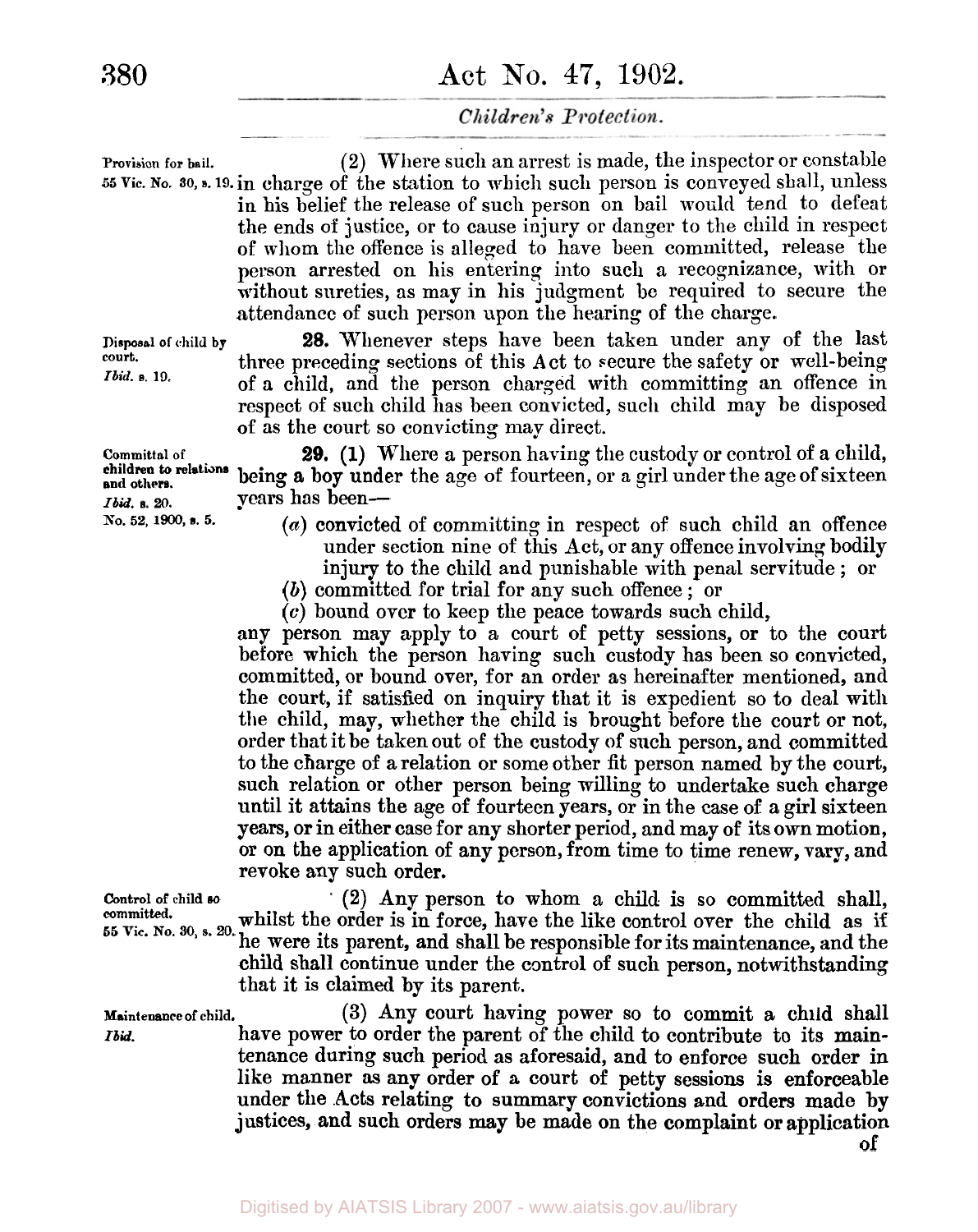# **Act** No. **47, 1902. 381**

Children's Protection.

of the person to whom the child is for the time being committed, and the sums contributed by the parent shall be paid to such person **as** the court may name, and be applied for the maintenance of the child.

be so committed, the court shall endeavour to ascertain the religious  $55$  Vic. No. 30, s. 20. persuasion to which the child belongs and shall, if possible select a person of the same religious persuasion, and such religious persuasion shall be specified in the order ; and in any case where the child has been placed pursuant to any such order with a person not of the same religious persuasion as that to which the child belongs, the court shall, on the application of any person in that behalf, and on its appearing that **a** fit person of the same religious persuasion is willing to undertake the charge, make an order to secure his being placed with a person **of**  the same religious persuasion. **(4)** In determining on the person to whom the child shall **Religion of child.** 

charge of some relation or other person is made in respect of any person maintenance. having been committed for trial for an offence, as specified in sub-<sup>Ibid</sup> section (1) *(b)* of this section, the court shall not be empowered to order the parent of the child to contribute to its maintenance prior to the trial of such person ; and if he is acquitted of such charge, or if such charge is dismissed for want **of** prosecution, then any order that may have been made under this section shall forthwith be void, except with regard to anything which may have been lawfully done under it. *(5)* Provided that if the order to commit the child to the **Proviso as to** 

a child from the custody **of** any person to whom it is committed in **custody of child.**  pursuance of this section, either absolutely or **upon** conditions, and *Ibid.*  may make rules in relation to children so committed to any person, and to the duties of such persons with respect to such children. **(6)** The Minister may at **any** time in his discretion discharge **Minister may change** 

## **PART V.**

### *General provisions and procedure.*

**30.** Where a child is brought before **a** court **of** petty sessions *court* **may commit**  under circumstances authorising the court under the provisions **of** this Act to deal with the child under the State Children Relief Act, 1901, or the Reformatory and Industrial Schools Act, 1901, the court, if it No. 52, 1900, s. 5. thinks fit, in lieu of ordering the child to be boarded out, or to be sent to an industrial school, may make an order under the preceding section of this Act for the committal of the child to the care of a relation or person named by the court **as** therein provided. **child to relatives in place of industrial** 

**31.**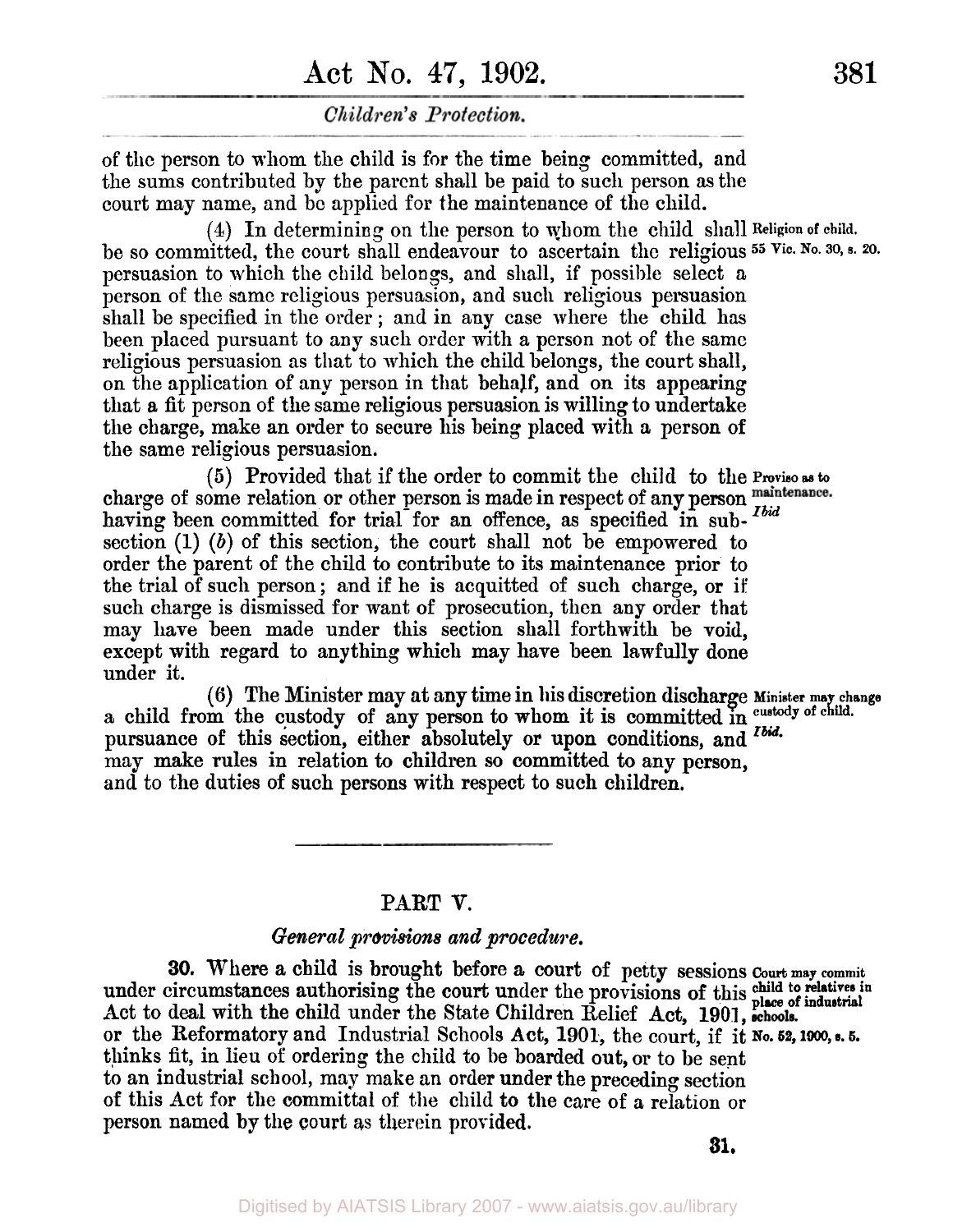**Magistrate may order 55 Vic. No. 30, s. 21.** him of any offence, may hand over such child to the charge of any **31.** Any stipendiary or police magistrate, in lieu of committing **to be delivered** to prison any child under the age of fourteen years, convicted before home for destitute and neglected children, or industrial institution; and the managers of such home or institution may permit its adoption by a suitable person, or may apprentice it to any suitable trade, calling, or service, and the transfer shall be as valid as if the managers were the parents of such child. The parents of such child shall have no right to remove **or** interfere with the said child so adopted or apprenticed, except by the express permission in writing of the Minister. **tohomeor institution.** 

**32.** Where a court has power under this Act to commit a child to the custody of any relation or person named by the court until it, being a boy, attains the age of fourteen years, or, being a girl, attains thc age of sixteen years, or where a child is brought before **a** court, having been found in any street, premises, or place, for a purpose forbidden by this Act, whether or not any person is charged with an offence in respect of the child, the court may, if it thinks fit, order the child to be committed to the control of the State Children Relief Board under the provisions of the State Children Relief Act, 1901, or to be dealt with under the Reformatory and Industrial Schools Act, 1901, in like manner as if it had been found wandering, and not having any proper guardianship.

**Power of search and 33. (1)** Whenever it appears to any stipendiary or police magistrate, or to any justice, on information made before him on oath **<sup>55</sup>**vic. **No. 30,** *s.* **22,** by **any** person who, in the opinion of the magistrate or justice, is bona **No. 52, 1900, 7.** fide acting in the interest of any child, that there is reasonable cause to suspect that such child, being a boy under the age of fourteen years, or a girl under the age of sixteen years, has been or is being illtreated or neglected in a manner likely to cause the child unnecessary suffering, or to be injurious to its health, such magistrate or justice may issue a warrant authorising any officer or police officer named therein to search for such child ; and if it is found to have been or **is** then being-illtreated or neglected in manner aforesaid, to take it to and detain it in a place of safety until it can be brought before a court of petty sessions ; and the court before whom the child is brought may cause it to be dealt with in the manner provided by section twenty-nine.

> **(2)** The magistrate or justice issuing such warrant may, by the same warrant, cause any person accused of any offence in respect of the child to he apprehended, and proceedings to be taken for punishing such **person** according to law.

> **(3)** Any person authorised by warrant under this section to search **for** any child, and to take it to and detain it in **a** place **of**  safety, may enter (i€ need be by **force) any** house, building, or other place specified in the warrant, and may remove the child therefrom.

**Children may be**  Industrial Schools **Acts. dealt with under** 

**No.** *52, 1900,* **s.** 6.

**arrest, and to place child in safety.** 

**Apprehension of offender. 55 Vic. No.** 30

**Power to enter buildings,** *&c. Ibid.* 

**(4)**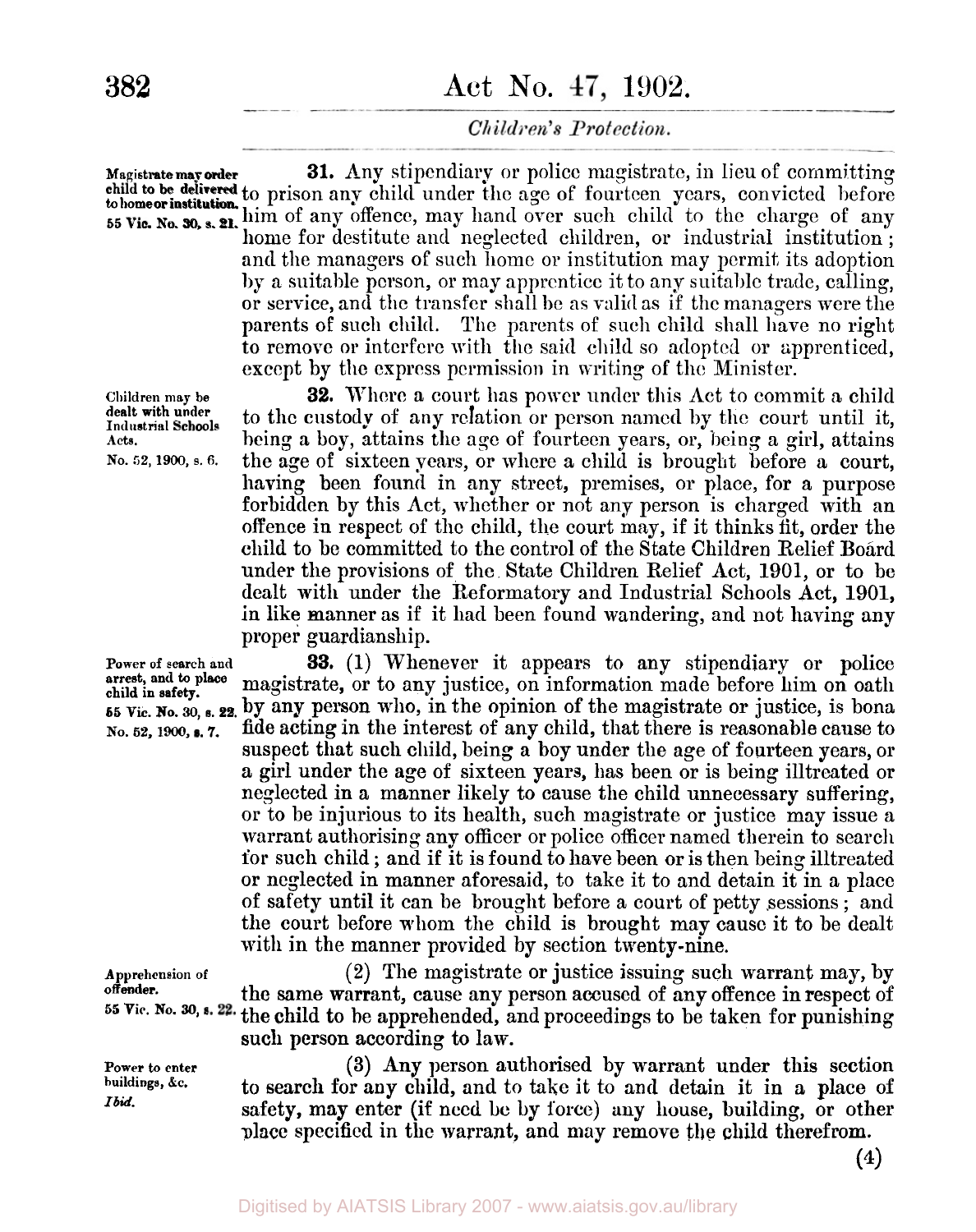# **Act** No. **1902. 383**

### *Children's Protect ion.*

**(4)** Every warrant issued under this section shall be Execution **of warrant.**  addressed to and executed by some superintendent, inspector, or other  $55$  Vic. No. 30, s. 22. superior officer of police, or to an officer who shall be accompanied by the person giving the information, if such person so desire, unless the magistrate or justice otherwise directs ; and the person to whom the warrant is addressed may be accompanied by a medical practitioner.

*(5)* It shall not be necessary in any information or warrant **Child** need **not** be issued under this section to name any particular child. **1900, 1910** named. **No.** 52, 1900, s. 7.

**34.** (1) Where a person is charged with committing an offence **Information**  under this Act in respect of two or more children the same information **summons.**  or summons may charge the offence in respect of all or any of them, *Ibid.* s. but the person charged shall not be liable to a separate penalty in respect of each child unless upon separate informations or summonses.

**(2)** The same information or summons may also charge the offences of assault, illtreatment, neglect, abandonment or exposure, together or separately, but when charged together the person charged shall not be liable to separate penalties.

**(3)** Where an offence charged is a continuous offence, it shall not be necessary to specify in the information or summons the date of the acts constituting the offence.

under this Act the child in respect of whom the offence is charged to **cases.**  have been committed, or any other child of tender years who is tendered **Child of** tendor as a witness, does not in the opinion of the court understand the nature *55* **vic. No. 30,** *s.* **24.**  of an oath, the evidence of such child may be received though not given upon oath if in the opinion of the court such child is possessed of sufficient intelligence to justify the reception of the evidence, and understands the duty of speaking the truth. **And** the evidence of such child, though not given on oath, but otherwise taken and reduced into writing as a deposition, shall be deemed to be a deposition to all intents and purposes. **35.** (1) Where in any proceeding against any person for an offence Evidence **in certain** 

**A** person shall not be convicted of the offence charged unless the testimony admitted by virtue of this section, and given on behalf of the prosecution, is corroborated by some other material evidence **in**  support thereof implicating the accused.

Any child whose evidence is received as aforesaid, and who wilfully gives false evidence, shall be guilty of a misdemeanour, but no prosecution shall be instituted under this section without the leave of the court before which such evidence was given.

**(2)** Where a justice is satisfied by the evidence of a medical **Child who** could **not be brought to court**  practitioner that the attendance **before** a court of my child in respect **without** endangering **of whom** an offence under this Act is alleged to have been committed **health.**  would **be** injurious or dangerous **to** its health, the justice may take **in No. 52, 1900,** *s.9.* 

writing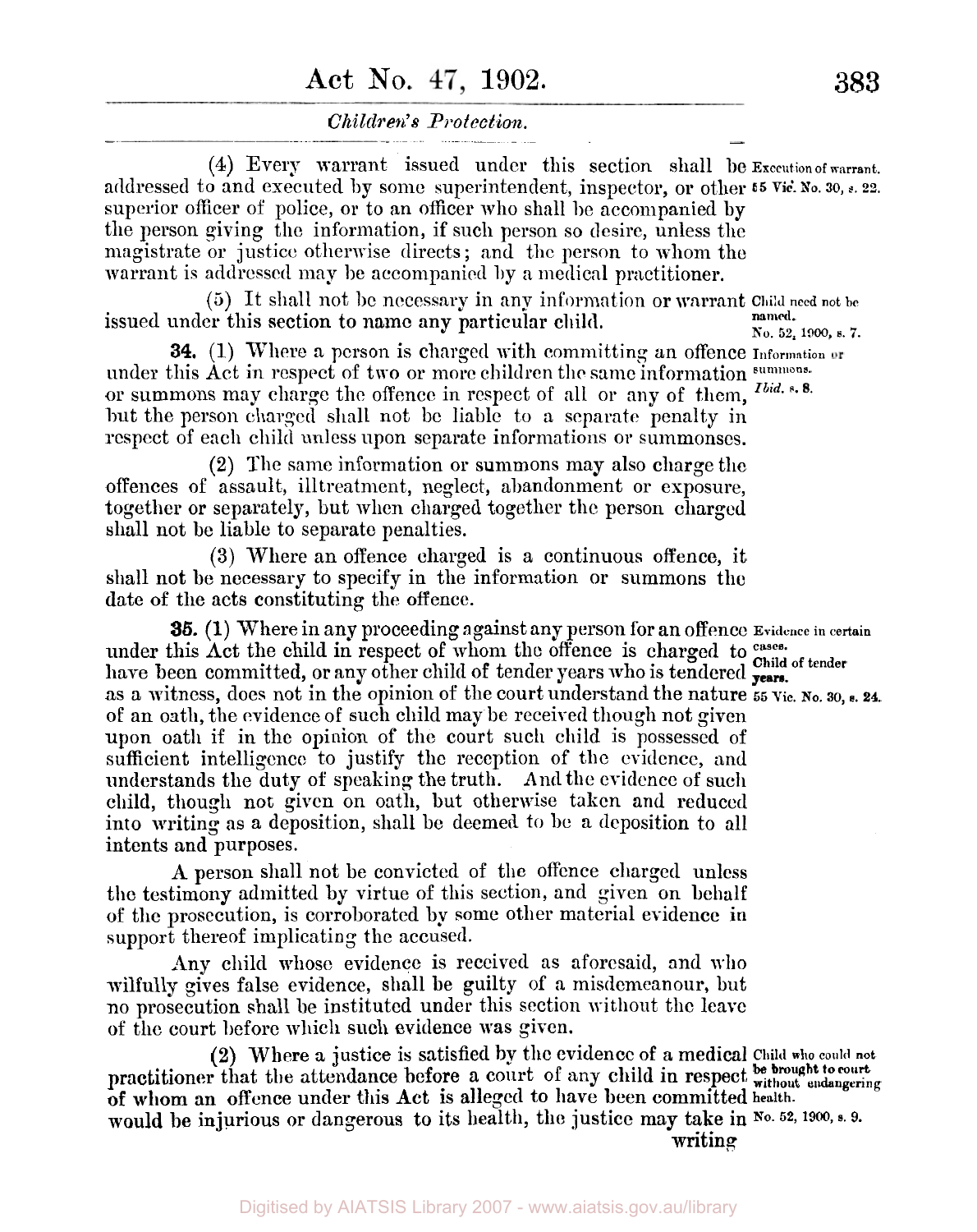writing the statement of such child in pursuance of section four hundred and **six** of the Crimes Act, 1900, as if the child were dangerously ill, and in the opinion of the medical practitioner, not likely to recover.

**(3)** Where in any proceedings with relation to an offence under this Act the court is satisfied by the evidence of a medical practitioner that the attendance before the court of any child in respect of whom an offence is alleged to have been committed would be injurious or dangerous to its health, any deposition taken under section four hundred and six of the Crimes **Act,** 1900, or any statement of the child taken under this section, may be read in evidence, and shall have effect in like manner as if it were proved that the child were so ill as to be unable to travel, or (in the case of any such statement) that there **was** no reasonable probability that the child would ever be able to travel or give evidence ; but the same provisoes shall apply as in the case of the reception of evidence under the first subsection.

**(4)** Where in any proceedings with relation to an offence under this Act the court is satisfied by the evidence of **a** medical practitioner that the attendance before the court of any child in respect of whom the offence is alleged to have been committed would be injurious or dangerous to its health, and is further satisfied that the evidence of the child is not essential to the first hearing of the case, the case may be proceeded with and determined in the absence of the child.

**36.** Where a person is charged with an offencc under this Act in respect of **a** child who is alleged in the charge or indictment to be under any specified age, and the child appears to the court to be under that age, such child shall, for the purposes of this Act, be deemed to be under that age unless the contrary is proved.

**37.** Nothing in this Act contained shall be construed to take away or affect the right of any parent, teacher, or other person having the lawful control or charge of **a** child to administer punishment to such child.

**38.** Where a person is charged with **an** offence under this Act, for which he is also punishable under any other Act **or** at Common Law, he may be prosecuted and punished either under this Act **or**  under any other Act, **or** at Common Law, but **no** person shall be punished twice **for** the **same** offence.

## SCHEDULES.

#### **FIRST SCHEDULE.**

| Reference to Act. | Title or short title.                                                                                       | Extent of<br>repeal.                       |
|-------------------|-------------------------------------------------------------------------------------------------------------|--------------------------------------------|
|                   | 55 Vic. No. 30  Children's Protection Act, 1892<br>52, 1900   Children's Protection Act Amendment Act, 1900 | $\ldots$ The whole.<br>$\ldots$ The whole. |

**No. 52, 1900, a.** *9.* 

*Ibid.* 

**Presumption of age of child. 55 Vic. No. 30, a. 25.** 

**Saving parental right of punishment.**  *Ibid.* **s. 26.** 

**A person not to be twice** punished for *Ibid.* **s.** 27. **the same offence.** 

**Section 2.**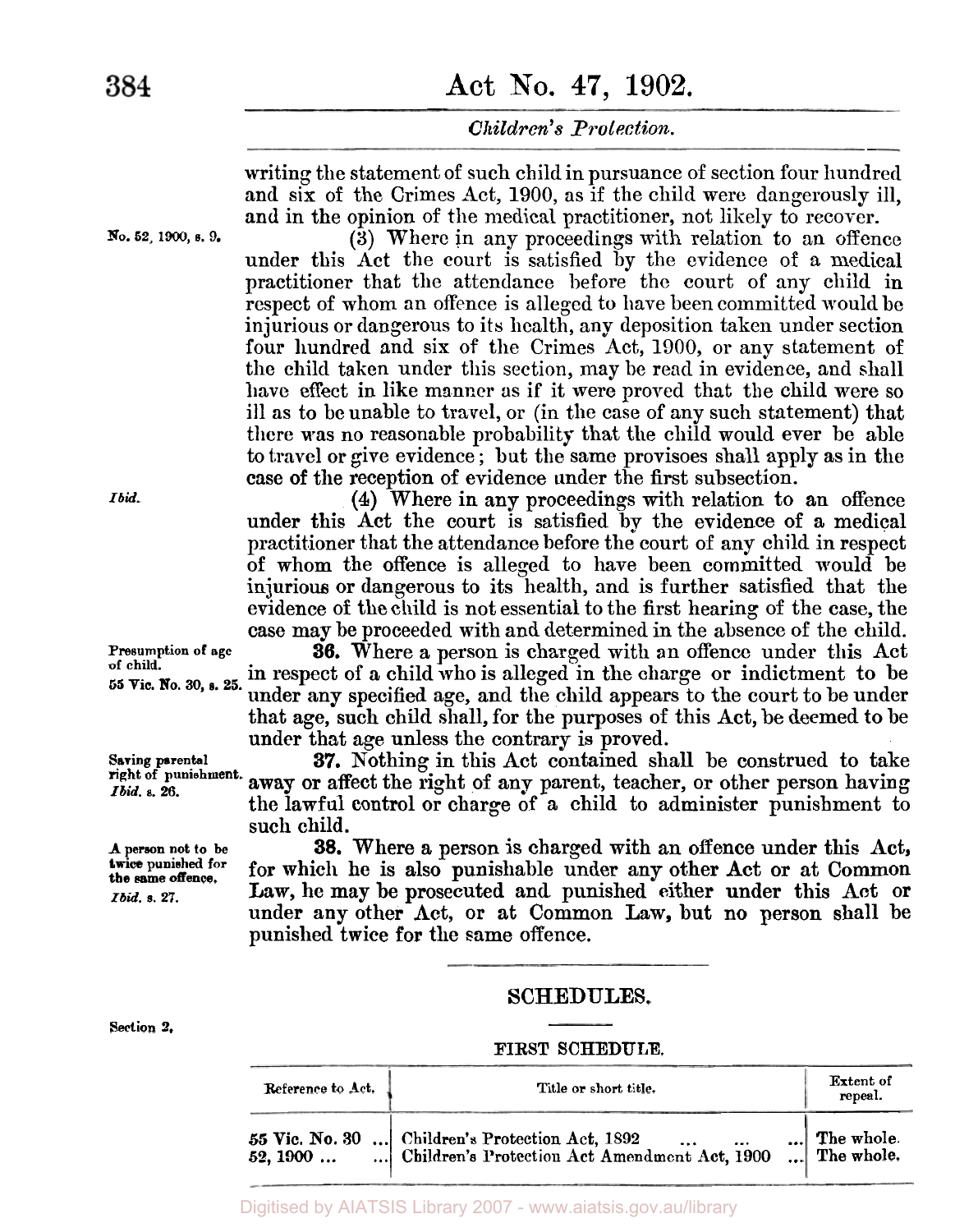#### SECOND SCHEDULE. Section 6.

| No.                                   | District                                                                     | Date.                     |
|---------------------------------------|------------------------------------------------------------------------------|---------------------------|
| Name of child-                        |                                                                              |                           |
| $Sex-$                                |                                                                              |                           |
| Date of birth—                        |                                                                              |                           |
| Place of birth (full particulars)-    |                                                                              |                           |
| Office at which birth was registered- |                                                                              |                           |
|                                       | Name, address, and occupation of person from whom child was received-        |                           |
| Name of custodian receiving child-    |                                                                              |                           |
|                                       | Name and address of justice of peace granting order-                         |                           |
| $Occ$ upation—                        |                                                                              |                           |
| Address at which child will be kept-  |                                                                              |                           |
| Rate of periodical payment-           |                                                                              |                           |
|                                       | If custodian has any children of his or her own, state ages and sexes-       |                           |
|                                       | If in charge of any other registered children, state names, ages, and sexes- |                           |
|                                       | Date upon which child was received by custodian-                             |                           |
| Signature of person registering-      |                                                                              |                           |
|                                       |                                                                              | (Signature of registrar.) |
|                                       |                                                                              |                           |

#### THIRD **SCHEDULE. Section 7.**

No. District Date. Change of custody or address of registered child, No. Name of child-Name of present custodian-Name of proposed custodian-Address of proposed custodian-In the district of-Address *to* which the present custodian is about **to** remove - In the district of-Date of proposed change of custody or address-Name of person notifying change of custody or address-Address of same-Signature of same-**Vol. Folio**  *Or* 

*(Signature of registrar for district of* 

#### FOURTH SCHEDULE.

**Section 17.** 

No. District Date. Address of lying-in home-Name of keeper of lying-in **homo-**Name of woman-Date of woman's admission-Date of confinement-Name of medical attendant or midwife-**Age-**  *(Signature of registrar for district of*